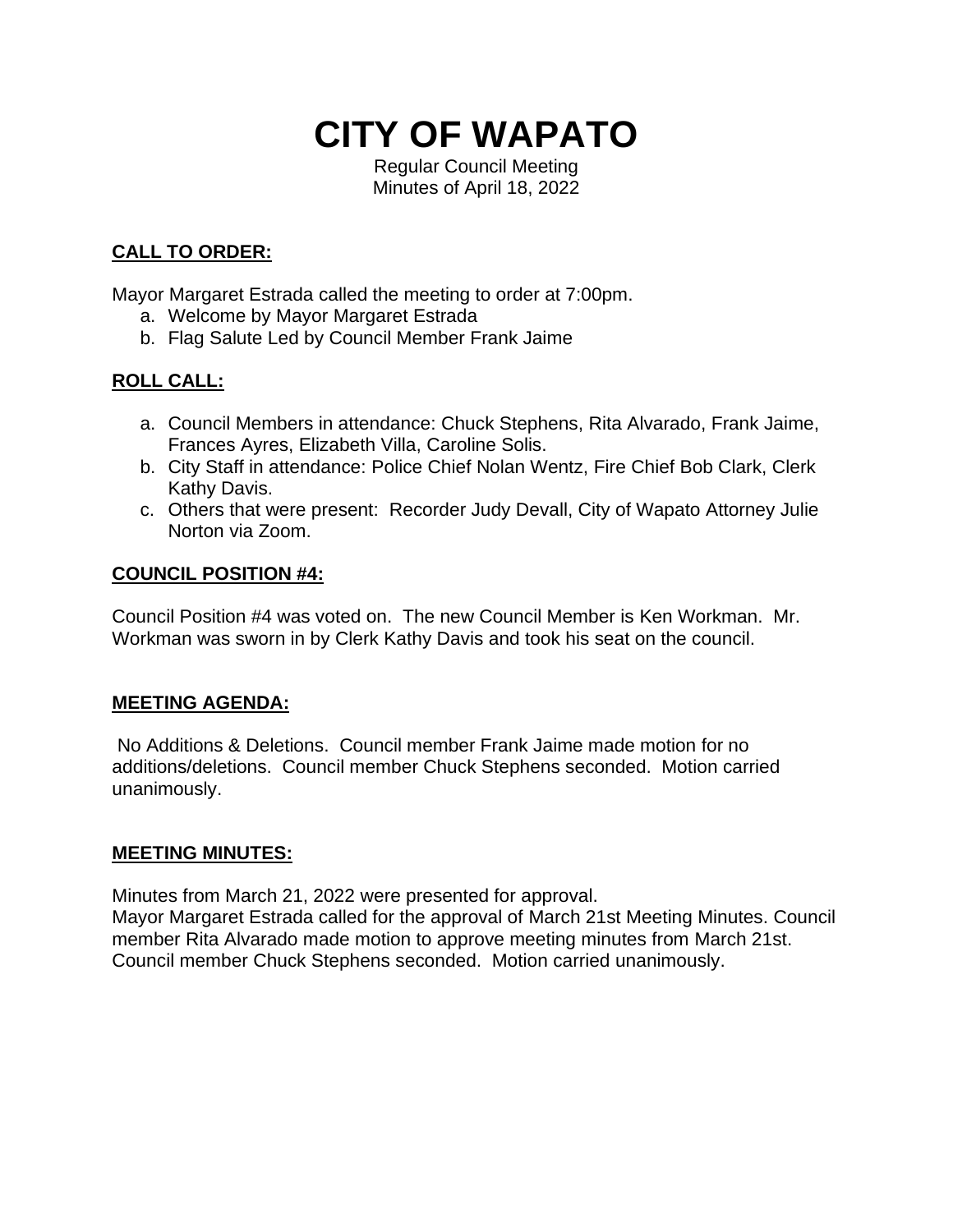#### **CONSENT AGENDA:**

Mayor Margaret Estrada called for the approval of the consent agenda. Council member Rita Alvarado made motion for the approval of the claims and payroll vouchers. Council member Chuck Stephens seconded. Motion carried unanimously.

#### **NEW BUSINESS:**

- a. Approval of French Lane Final Progress. Nancy Wetch from Gray & Osborne stated that the French Lane lighting had been completed and all projects had been completed. This is the closeout of the French Lane Project. Mayor Margaret Estrada called for the approval of the Closeout for the French Lane Project. Council member Frank Jaime made motion for the closeout of the French Lane project. Council member Rita Alvarado seconded. Motion carried unanimously.
- b. Approval for the Department of Ecology for funding of the Sewer Plant Metal Removal. Nancy Wetch from Gray & Osborne stated that they are working on the zinc at the wastewater treatment plant. They must find the right chemical to put in the water. Not sure which one will work. The cost will be around \$113,000.00, which will be part grant and part loan. Looking for a sustainable solution which will be ongoing. Mayor Margaret Estrada call for the approval of the Sewer Plant Metal Removal. Council member Rita Alvarado made motion to approve the Sewer Plant Metal Removal. Council member Chuck Stephens seconded. Motion carried unanimously.
- c. Approval of Chief Wentz Contract. Chief Wentz' contract was up for renewal. It was brought to the council for approval. Chief Wentz mentioned some of his goals. He would like to get an investigator, one that can communicate with the citizens. They will be from in-house. Trying to get a camera system. Working on gettomg the new Police building funded. Mayor Margaret Estrada called for the approval of Chief Wentz contract. Council member Caroline Solis made motion to approve Chief Wentz contract. Council member Chuck Stephens seconded. One member voted nay. Motion carried.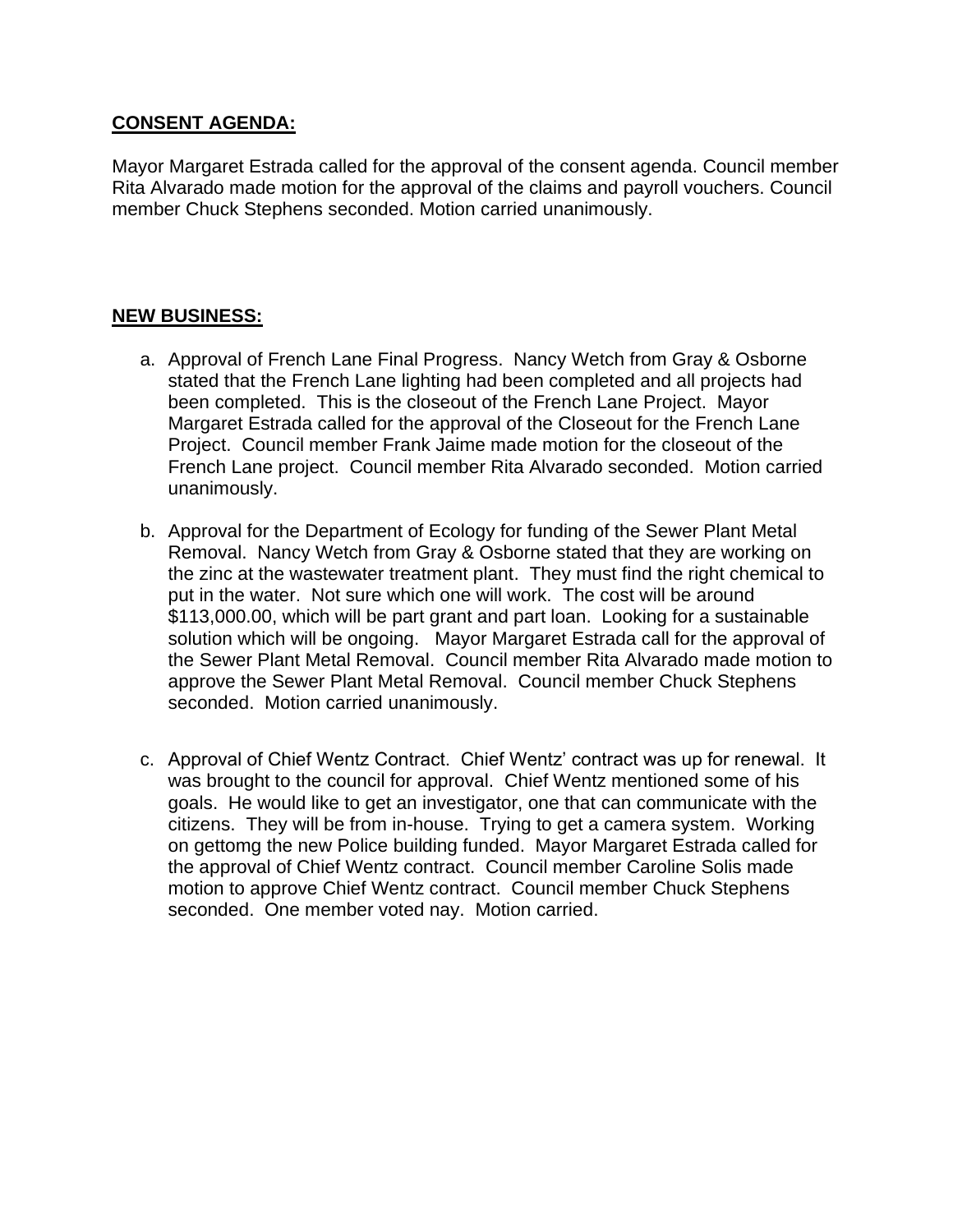# **DEPARTMENT REPORTS:**

**Fire Chief:** Bob Clark stated that fire calls are up seven percent. They have two new fire fighters. One is a certified firefighter and the other one will be going to recruit academy. The fire department will be doing Edith House, home exit drills with second grade students at Simco and Camas elementary schools.

Animal Control: Megan Goss is doing a great job. She gave out seven warnings for animals at large. Contract goes through May.

Code Enforcement: Chief Clark stated that he has issued 16 building permits. O'Reilly Auto Parts should open in May. They had some HVAC issues.

**Clerk:** Kathy Davis stated that with shut-offs the office was busy with phone calls, payments and setting up of payment plans. But the office personnel did a great job. Mayor Estrada mentioned Kathy attended training and asked Kathy to give an overview. Kathy stated that she learned a lot. Her class on Wednesday was her favorite. It was the A to Z of a clerk/treasurer. Celina was able to attend the conference as well.

**Public Works Director:** Jeff Schumacker was out sick.

**Police Chief:** Nolan Wentz stated that in 2020 there was 7,000 calls. Since he has started, the police department has responded to 14,163 calls. Some statistics, 82 auto thefts, 21 assaults with weapons, 79 shots fired, 26 weapon offenses. This is the kind of activity that the larger cities are experiencing. Chief Wentz has been filling out applications for the new police building and has been looking at ARPA funds with the county. Two officers have finished FTO school, so now there are two new officers that can train. Still waiting on parts for the newest police car. Looking at cameras for the city. The ones that he is looking at store's information for 30 days, and able to read license plates.

# **AUDIENCE PARTICIPATION:**

Kiona Dick, President of the Lions Club. The Lions Club had an Easter egg hunt for the kids in the park. Even though it was raining approximately 80 to 100 kids came out. Ms. Dick thanked the council for the egg hunt and thanked the public works department for their help. The Lions Club will be working on the Harvest Festival. Liz wanted to thank Jeff and Public works for putting up a mural for a tribal funeral. It was important to them. One of the first witnesses that showed up when catholic charities was broken into wanted to thank the police department for a job well done and their professionalism.